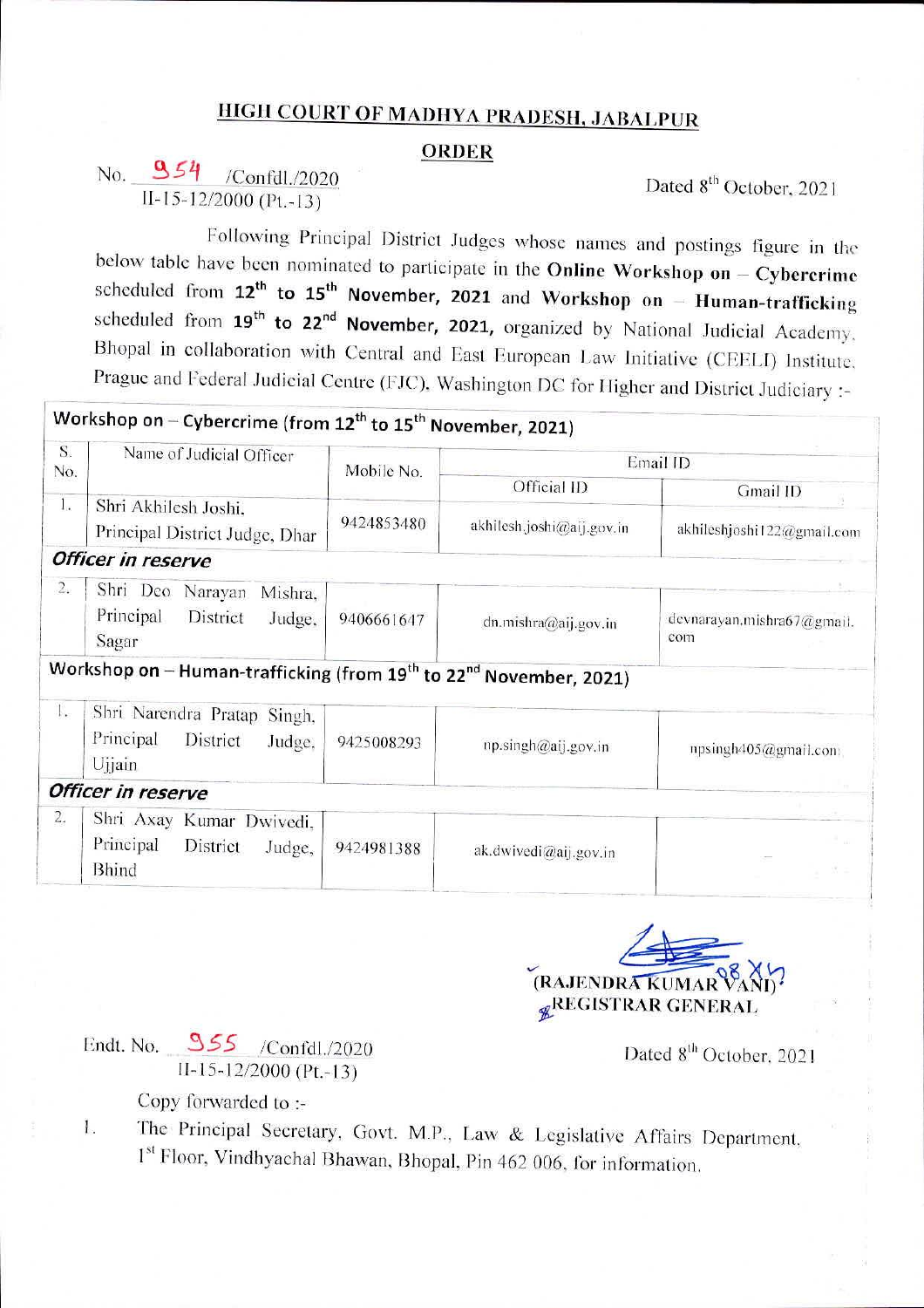Shri Akhilesh Joshi. Principal District Judge, Dhar 1.

2.

- Shri Deo Narayan Mishra. Principal District Judge, Sagar 2.
- Shri Narendra Pratap Singh. Principal District Judge. Ujjain 3.
- Shri Axay Kumar Dwivcdi. Principal District Judge. Rhind 4.

### With a direction to attend the aforesaid Online Workshop as per above mentioned schedule.

### The nominated Judges are directed to observe following instructions

- to arrange Board Diary in such a manner that no case is listed on the dates on which they are directed to attend the Workshop. In case, eases have been fixed for the said dates, summons should not be issued and if summons are issued, the parties should be informed about the change in dates.
- to have the facilities of internet connection and in possession of laptops/desktop computer with webcam and mike facilities.
- to send comments / suggestions regarding experience of programme to the Director, MPS.IA. Jabalpur
- To apprise themselves with the contents of the Joining Instructions available on the NJA Website [www.n](http://www.n)ja.gov.in and observe the same.
- The participant Judges should not seek any adjustment or exemption unless it is a case of *vis-major.*
- *•* to intimate the Registry after attending the Workshop.
- The Principal District & Sessions Judge. Dhar/ Sagar/ Ujjain/ Bhind for information and necessary action. J.
- fhe Director. National Judicial Academy. Bhadbhada Road. Suraj Nagar P.O.. Bhopal – 462 044 for information in reference to Director letter No. 4. NJA/Dir./CEELI/TJC/2021 dated 01.10.2021.
- 5. The Member Secretary, M.P. State Legal Services Authority, 574, South Civil Lines. Jabalpur, for information.
- The Director, Madhya Pradesh State Judicial Academy. Jabalpur with a request to utilize the experience of the Officers nominated for imparting training to other Judicial Officers during various training programmes. 6.
	- Encl: letter dated 01.10.2021

of Director, NJA, Bhopal.

(RAJENDRA KUMAR VANI) **REGISTRAR GENERAL**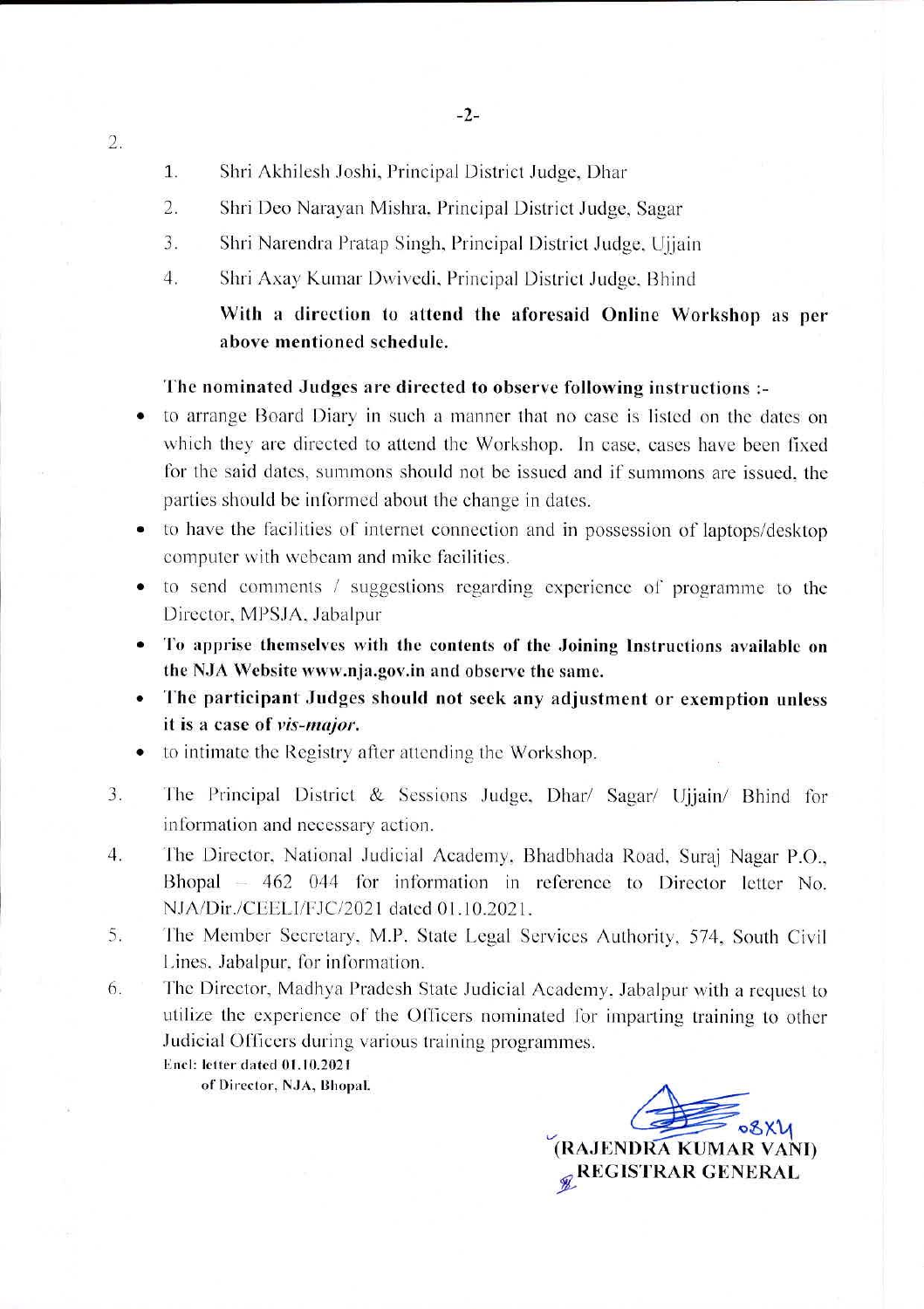

# **NATIONAL JUDICIAL ACADEMY**

Justice A.P. Sahi Director

Ref. No. NJA/Dir./CEELLEJC/2021/ Dated: 01° October, 2021.

Dear Chief Justice Mohammad Rafiq,

Sub.: Special Nonmaation of High Court Judges and District Judges for online Workshop on Cybercrime and Human-trafficking in collaboration with the Central and East European Law Initiative (CEEL1 Institute), Prague and Federal Judicial Center (FJC), Washington DC., for Higher and District Judiciary scheduled from 12-15 November and 19-22 November, 2021.

Greetings. The Federal Judicial Center, Washington DC and CEELI Institute, Prague have been gracious enough to provide an opportunity to our High Court Judges and District Judges to participate and have the benefit of an online workshop on the subject matter above where faculty experts from the U.S. Federal Judiciary, an European Judge with extensive transnational crime and counter terrorism experiences and a few private practicing subject matter experts would be interacting in the programme to be hosted by the Academy Hon'ble the Chief Justice of India has given his consent vide office note dated 09.08.2021 to the proposal as follows:

> "Training programme for judges on Transnational Organised Crimes for e.g. Money Laundering, Cyber Crimes, Human Trafficking, etc. to be jointly conducted by the Central and Fast European Law Initiative (CFFLI Institute), Prague in collaboration with U.S. Federal Judicial Center (FJC), Washington with the participation of judges from the United States and judges from India, at present through virtual online mode. The proposal of the schedule is as follows

#### Proposal for partnership between the CEELI Institute, U.S. FJC and the National Judicial Academy (NJA) on Transnational Organised Crimes

- Topic: Transnational Organised Crimes (2 online programmes on two of the following 4  $\bullet$ topics including Money Laundering, Cyber Crime, Trafficking in Persons, Trafficking in Goods/ Arms/Narcotics)
- No. of Foreign Judges as Resource Persons 4-6 approximately
- Proposed Participants High Court Justices (15 approximately) and Principal District. Additional District & Sessions Judges (15-20 approximately)
- No. of Days & Sessions 4 days including 2 weekdays and 2 weekend, 4 Sessions Friday-¥. Monday
- Timings Friday & Monday late afternoon/early evening; Saturday & Sunday Morning afternoon
- Proposed Dates 1, 12th 15th November & 19th 22nd November, 2021 Or. 2. 10<sup>th</sup> 12<sup>th</sup> December & 17<sup>th</sup> 20<sup>th</sup> December, 2021"

 $Com.2$ 

Campus : Bhadbhada Road, Suraj Nagar, P.O. Bhopal - 462 044 (M.P.) India Registered Office : Supreme Court of India, Tilak Marg, New Delhi - 110 001 (India) Tel +91 755 2696766, Fax +91 755 2696904, E-mail: director.nja@nja.gov.in, Website www.nja.gov.in